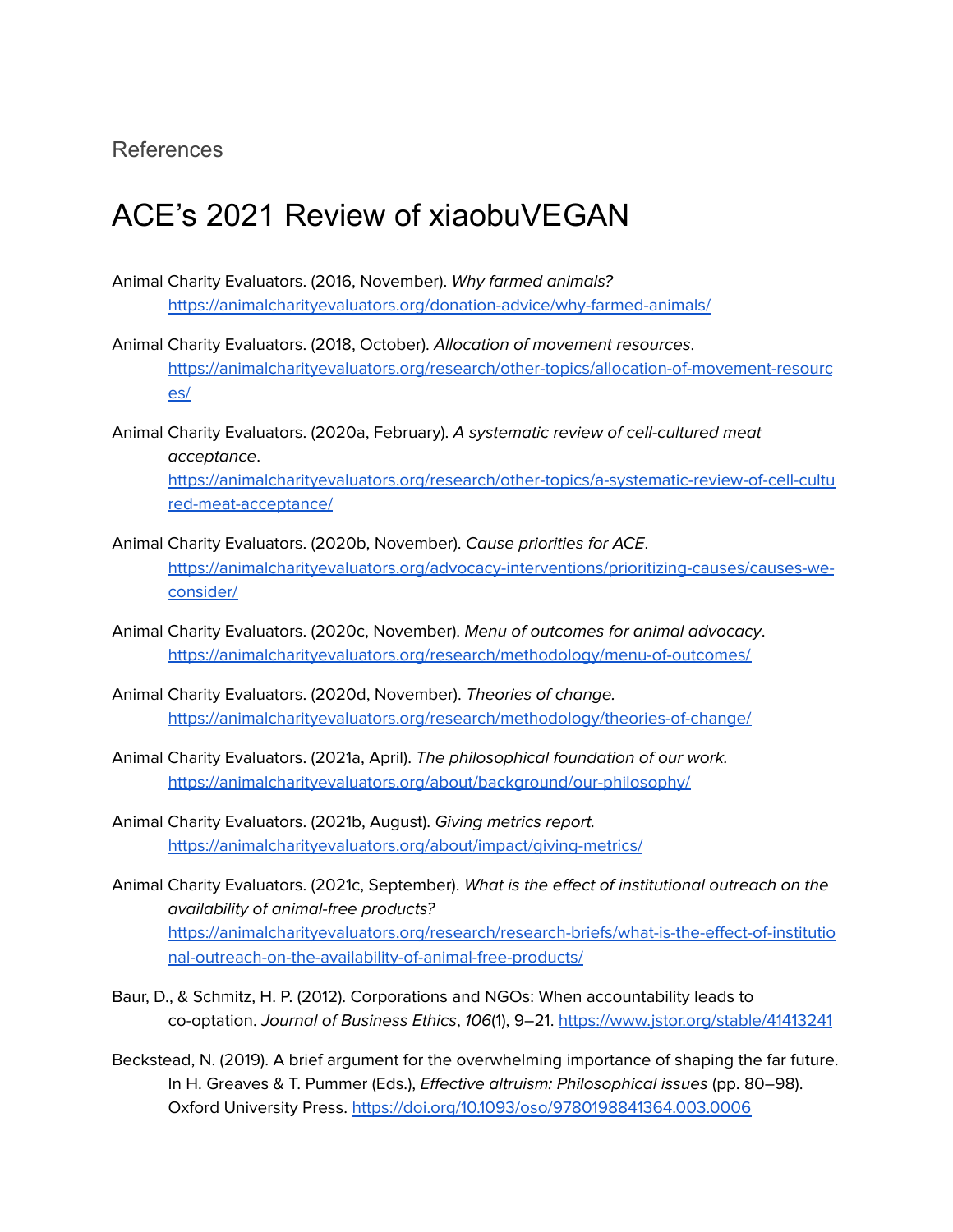- Bianchi, F., Dorsel, C., Garnett, E., Aveyard, P., & Jebb, S. A. (2018). Interventions targeting conscious determinants of human behaviour to reduce the demand for meat: A systematic review with qualitative comparative analysis. [International](https://ijbnpa.biomedcentral.com/) Journal of [Behavioral](https://ijbnpa.biomedcentral.com/) Nutrition and Physical Activity, 15(102). <https://doi.org/10.1186/s12966-018-0729-6>
- Bollard, L. (2017, April 11). Why are the US corporate cage-free campaigns succeeding? Open Philanthropy. [https://www.openphilanthropy.org/blog/why-are-us-corporate-cage-free-campaigns-succe](https://www.openphilanthropy.org/blog/why-are-us-corporate-cage-free-campaigns-succeeding) [eding](https://www.openphilanthropy.org/blog/why-are-us-corporate-cage-free-campaigns-succeeding)
- Calabrese, T. D. (2020). Nonprofit finance: A synthetic review. Voluntaristics Review, 4(5), 1–89. <https://doi.org/10.1163/24054933-12340030>
- Capriati, M. (2018). Cause area report: Corporate campaigns for animal welfare. Founders Pledge. <https://founderspledge.com/research/fp-animal-welfare>
- Chriki, S., & Hocquette, J.-F. (2020). The myth of cultured meat: A review. Frontiers in Nutrition, 7(7), 1–9. <https://doi.org/10.3389/fnut.2020.00007>
- Council on Foundations. (2010). Should CEOs be on the board? <https://sciwheel.com/work/item/11764814/resources/12705680/pdf>
- Du Bois, C., Caers, R., Jegers, M., De Cooman, R., De Gieter, S., & Pepermans, R. (2007). The non-profit board: A concise review of the empirical literature on JSTOR. Zeitschrift Für Öffentliche Und Gemeinwirtschaftliche Unternehmen: ZögU / Journal for Public and Nonprofit Services, 30(1), 78–88. <https://www.jstor.org/stable/20764647>
- Faunalytics. (2019, June 19). Challenge 22+ impact pilot study. <https://faunalytics.org/challenge-22-pilot-impact-study/>
- Gallup. (2021). The power of Gallup's Q12 employee engagement survey. <https://www.gallup.com/access/323333/q12-employee-engagement-survey.aspx>
- Garven, S. A., Hofmann, M. A., & McSwain, D. N. (2016). Playing the numbers game. Nonprofit Management and Leadership, 26(4), 401–416. <https://doi.org/10.1002/nml.21201>
- Grassian, D. T. (2019). A new way of eating: Creating meat reducers, vegetarians and vegans [Doctoral dissertation, University of Kent]. Kent Academic Repository. <https://kar.kent.ac.uk/76482/>
- Greaves, H., & MacAskill, W. (2019). The case for strong longtermism. Global Priorities Institute, University of Oxford. [https://globalprioritiesinstitute.org/hilary-greaves-william-macaskill-the-case-for-strong-lon](https://globalprioritiesinstitute.org/hilary-greaves-william-macaskill-the-case-for-strong-longtermism/page/2/) [gtermism/page/2/](https://globalprioritiesinstitute.org/hilary-greaves-william-macaskill-the-case-for-strong-longtermism/page/2/)